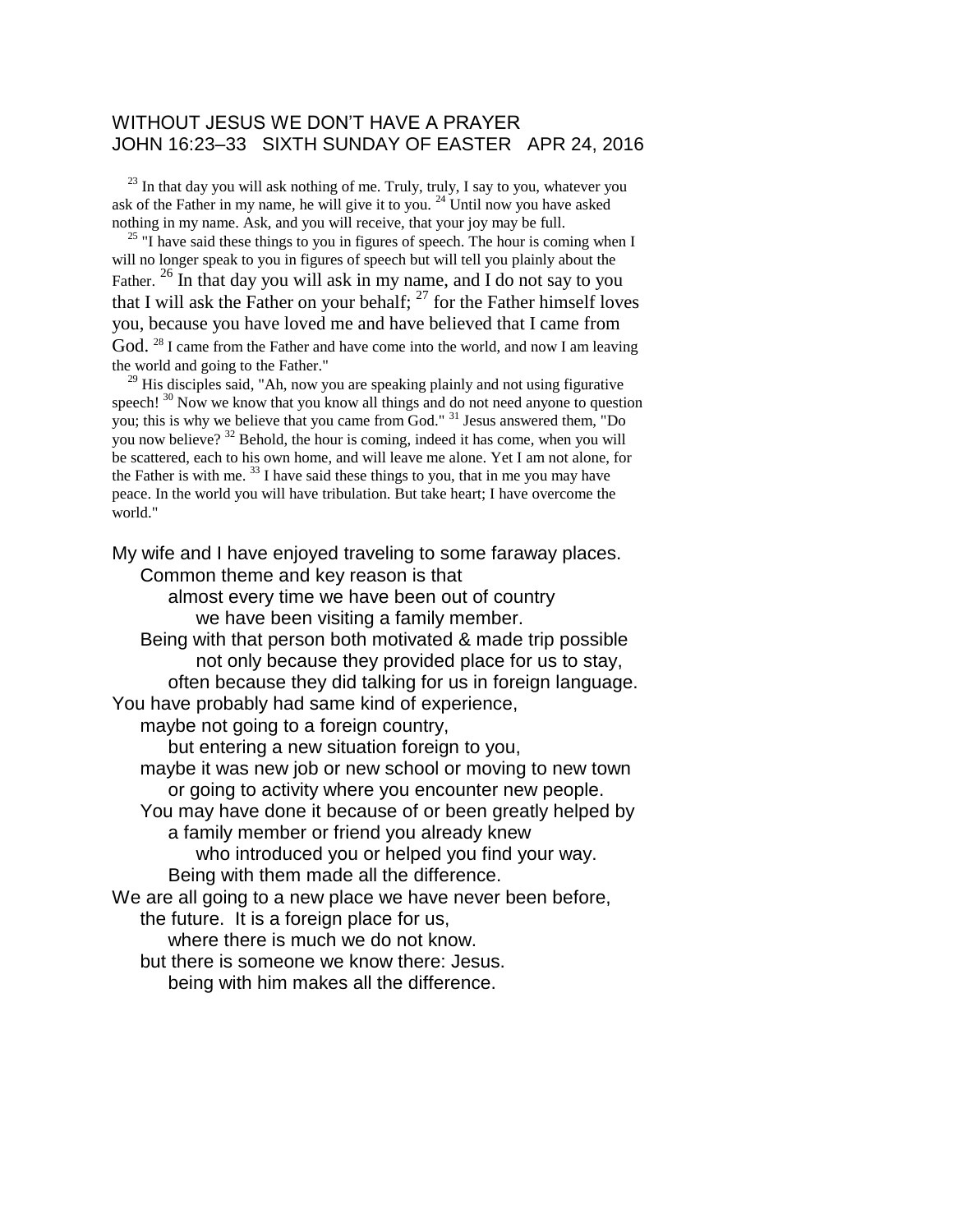Without him we don't have a prayer, but being with him gives us joy, courage and love.

- Jesus speaks words of text to disciples as they face future very different from what has become familiar.
	- He has just finished the last supper before his death. He has told them he will go away, meaning his death, and he will come back again, meaning resurrection.
	- This means after 3 years of his being physically with them things will be very different for them
	- But his being with them will continue to make big difference as he explains when he talks now about prayer.

PRAYER ANSWERED IN JESUS' NAME GIVES US JOY JESUS' OVERCOMING TRIBULATION GIVES COURAGE THE FATHER WHO ANSWERS PRAYER GIVES US LOVE

## PRAYER ANSWERED IN JESUS' NAME GIVES US JOY

 $^{23}$  In that day you will ask nothing of me. Truly, truly, I say to you, whatever you ask of the Father in my name, he will give it to you.  $24$ Until now you have asked nothing in my name. Ask, and you will receive, that your joy may be full.

When little children need something, all they have to do is ask their parents, and they will get whatever they need. When they get older, they may still get what they need from parents without them physically being there. In small town where I lived when first married, there was grocery store with blank checks at counter. Children could walk in, pick up groceries, write parents' name on check and go. Parents weren't even there but they got things in their name. Same kind of thing may still happen when students go to college with credit card parents pay for. What joy! When Jesus was with disciples, people were constantly asking him for things and he often miraculously provided. He says, the day is coming soon when that will change. They won't ask him for things in that same way. because he is going to ascend into heaven. Today's reading is hinting at fact that this coming Thurs. is 40 days after Easter, Ascension Day.

But they can still ask for things in prayer to God the Father,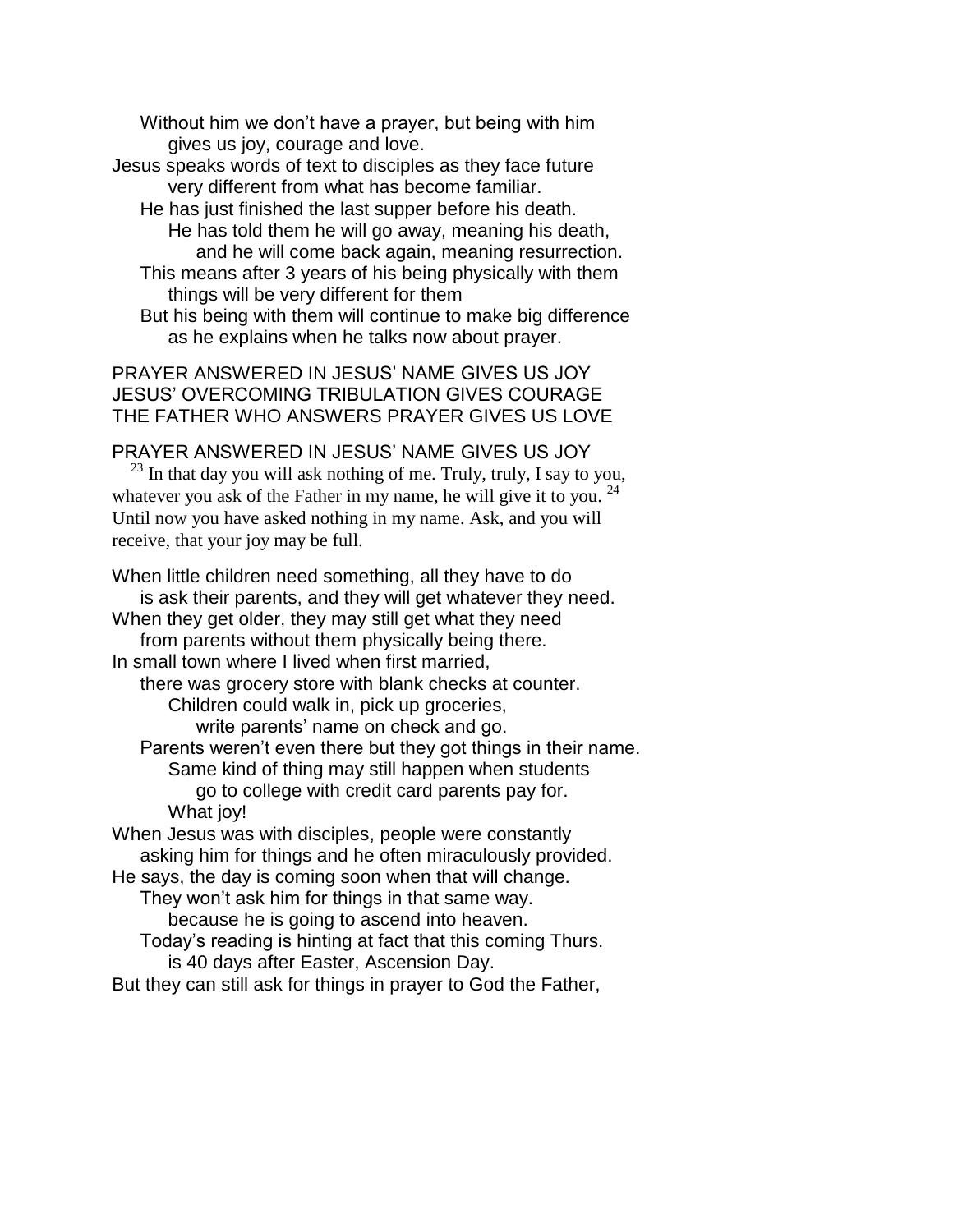and ask for them in his name, and so can we,

which means it is as good as if Jesus himself is asking it. We are signing his name to the check.

This was a new concept for the disciples, but they got hang of it. After ascension, in book of Acts, they are constantly

praying, preaching, baptizing, doing miracles

in Jesus' name, that is, it is Jesus' power doing it. So, even when he is not physically there,

they are still with Jesus.

Today's second reading, from Revelation, pictures heaven where everything, even light, is provided by Jesus, the lamb. The same is true here and now.

As we step day by day into the unfamiliar future. We are able to go there because Jesus is there for us, and so we will have all we need. This gives full joy.

This is good because, as Jesus knows,

we will also encounter something else in the future.

## JESUS' OVERCOMING TRIBULATION GIVES COURAGE

<sup>29</sup> His disciples said, "Ah, now you are speaking plainly and not using figurative speech!<sup>30</sup> Now we know that you know all things and do not need anyone to question you; this is why we believe that you came from God." <sup>31</sup> Jesus answered them, "Do you now believe? <sup>32</sup> Behold, the hour is coming, indeed it has come, when you will be scattered, each to his own home, and will leave me alone. Yet I am not alone, for the Father is with me. <sup>33</sup> I have said these things to you, that in me you may have peace. In the world you will have tribulation. But take heart; I have overcome the world."

If you are new at a school or a job, and you have friend or relative who shows you around, helps you out, you may find their friends then become your friends. But you may also find, without realizing it at first, that their enemies automatically become your enemies. This is the other side of being with Jesus. In verses before this Jesus uses a figure of speech. He says when woman gives birth there is both pain & joy. He is telling disciples that in the new things to come, there will be pain but there will still be joy. As he ascends, they will remain in the world and in this world they will have tribulation, the Devil and his friends will cause trouble.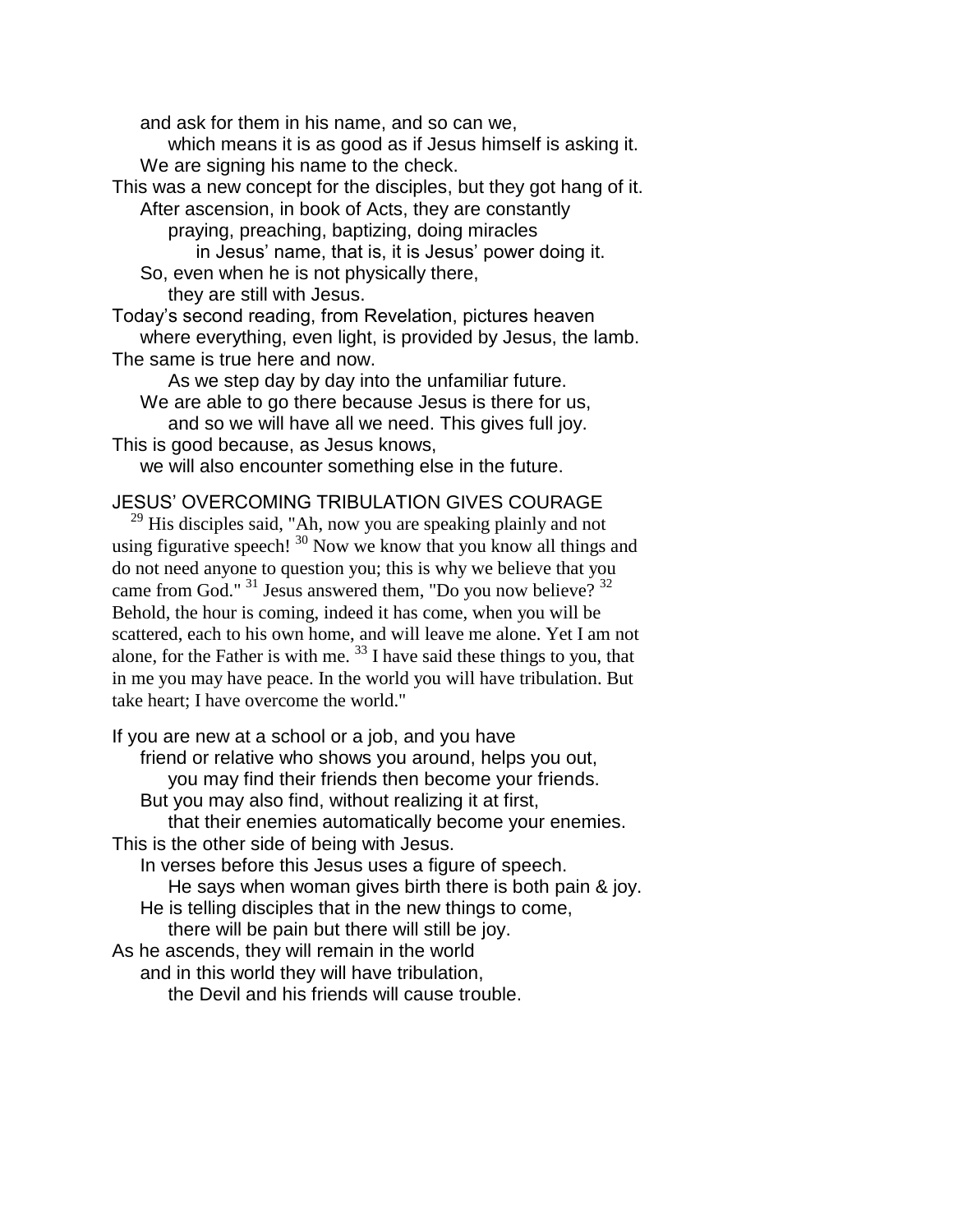He knows this because he is experiencing it. He shields the disciples from it when he is with them but they will experience it because they are with him. He knows what will happen: In trying to get away from it, they will run away from him and be scattered. This soon happens when he is arrested. They abandon him, and we do too when fear stampedes us into temptation and sin. And when this happens, we feel like he is not with us. In v. 30, disciples say: Oh, now we understand, now we believe. Jesus answers, "Oh, really?" Jesus is the one who understands. He understands how hard it is for us to believe when we do not see him and what he is doing for us. But Jesus knows what he is doing for us. He knows after his suffering & death he will rise again and ascend into heaven, to the right hand of the Father, which does not mean that he is no longer with us but that now instead of being with his disciples in one place at a time, he is able to be with us everywhere always. He has overcome the world and its dark leader, the Devil, and all its opposition to him, and its power over us. He has overcome world that has seeped into our own hearts leading us to temptation, filling with fear, shame, despair. He forgives us, he loves us, he rescues us. This is why, even while we live in a world full of trouble, we can still have peace; even while we face fearsome things, we can have courage because he who with us and is greater than the world.

But there is more.

## THE FATHER WHO ANSWERS PRAYER GIVES US LOVE

 $25$  "I have said these things to you in figures of speech. The hour is coming when I will no longer speak to you in figures of speech but will tell you plainly about the Father.  $^{26}$  In that day you will ask in my name, and I do not say to you that I will ask the Father on your behalf;  $27$  for the Father himself loves you, because you have loved me and have believed that I came from God. <sup>28</sup> I came from the Father and have come into the world, and now I am leaving the world and going to the Father."